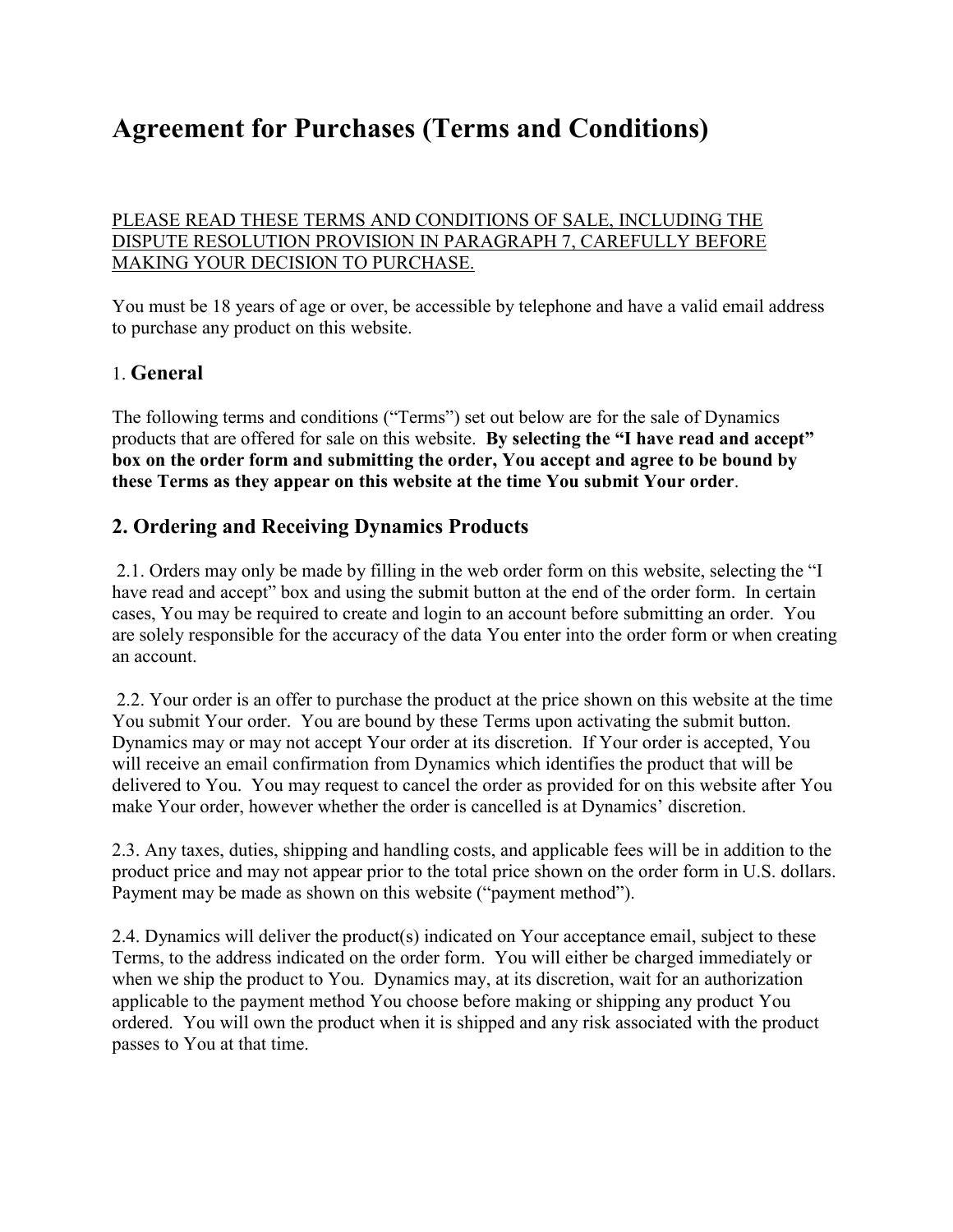2.5. Any delivery date shown on this website (if any) is an estimate only. Dynamics is not liable for any issues You may have as a result of a delivery that is not in accordance with this website and You should not place an order where the time of delivery is important to You.

2.6. Product tracking may or may not be available for Your purchase.

2.7. Product use. You should only use the product for its intended use. Any attempt to open, disassemble or reverse engineer the product is strictly prohibited.

# **3. Returns and Refunds**

3.1. You may return Your product and receive a refund if You notify Dynamics within fifteen (15) calendar days from the day the product was delivered to You, and the product is in its original form and packaging and has not been altered or modified. Shipping charges may apply.

3.2. Dynamics warrants the Products as set forth on the warranty card supplied with the Product and/or as may be stated on this website. Returns under such warranty will be made in accordance with the warranty.

3.3. Warranty. Dynamics will warranty its products from any defect in design, material or workmanship for a period of sixty (60) days from the date of shipment. Dynamics' obligation under this warranty shall be, at its sole discretion, to either (i) repair the product; (ii) replace it with a new, refurbished, or remanufactured product, or (iii) refund of the purchase price. Any attempt to open or disassemble the product shall void any warranty.

3.4. IF YOU ARE A CONSUMER, THE WARRANTIES REFERRED TO ABOVE ARE IN ADDITION TO AND DO NOT AFFECT YOUR STATUTORY RIGHTS.

# **4. Dynamics' Liability**

4.1. These Terms set out the full extent of Dynamics' obligations and liabilities for online sales.

4.2. Except as may be specified elsewhere in these Terms, there are no warranties, conditions or other terms that are binding on Dynamics regarding any Dynamics product.

4.3. Any warranty, condition or other term arising out of or in connection with any product which might otherwise be implied in or incorporated into the contract by statute, common law, laws applicable in the country where You purchased the Products or Services or otherwise (including without limitation any implied term as to quality, fitness for purpose, reasonable care and skill) is hereby expressly excluded to the maximum extent permitted by law. In particular, Dynamics will not be responsible for ensuring that the Products are suitable for Your purposes.

4.4. Nothing in the contract shall limit or exclude our liability (i) for death or personal injury caused by our negligence or (ii) for fraud or (iii) any breach of the obligations implied by applicable compulsory national laws as to title or (iv) any liability which cannot be excluded by law.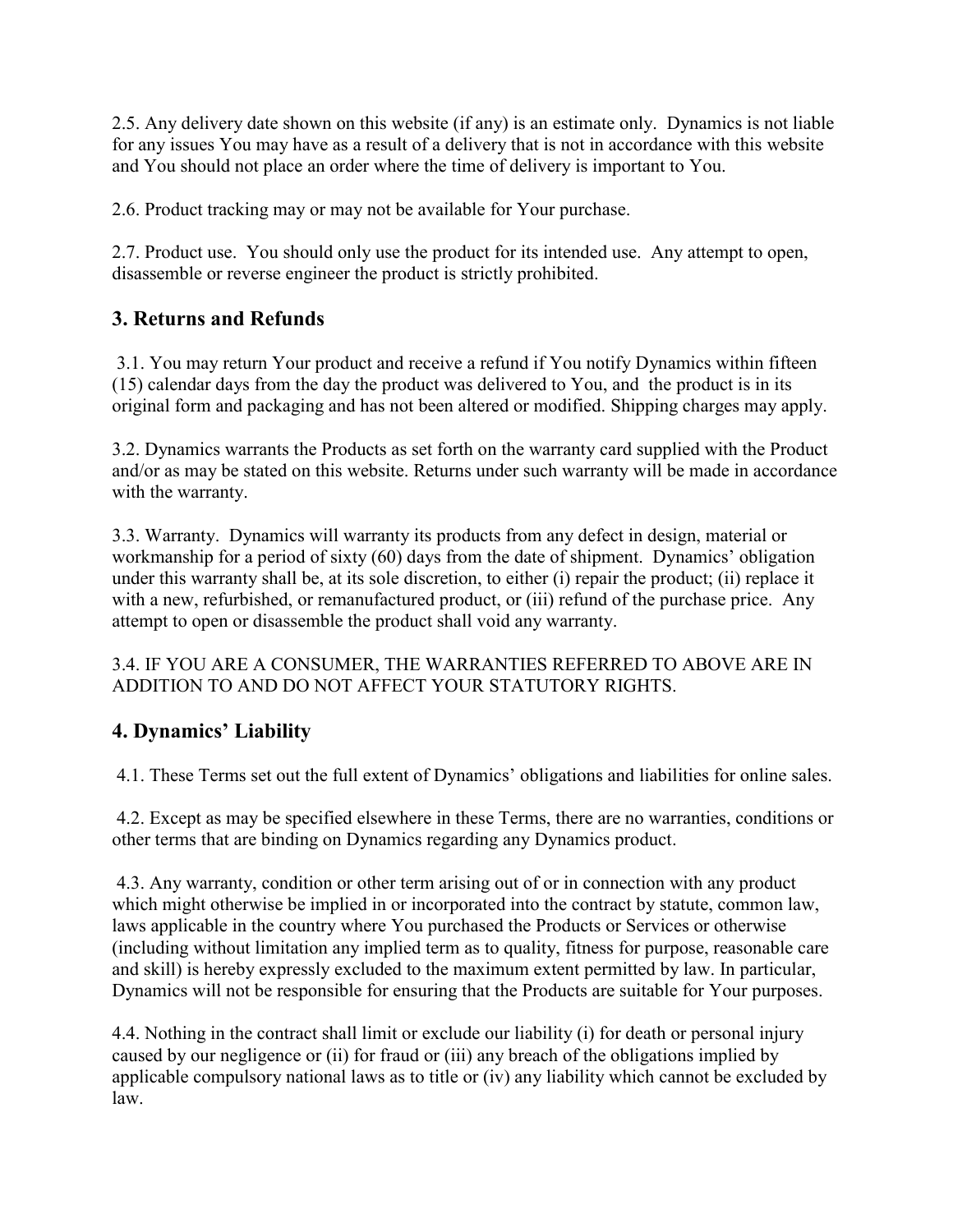4.5. SUBJECT TO CLAUSE 4.4 DYNAMICS WILL NOT BE LIABLE UNDER THE TERMS FOR ANY LOSS OF INCOME, LOSS OF PROFITS, LOSS OF CONTRACTS, LOSS OF DATA, PERSONAL INJURY OR LOSS OF LIFE OR FOR ANY INDIRECT OR CONSEQUENTIAL LOSS OR DAMAGE OF ANY KIND HOWSOEVER ARISING AND WHETHER CAUSED BY TORT (INCLUDING NEGLIGENCE), BREACH OF CONTRACT OR OTHERWISE. DYNAMICS' MAXIMUM AGGREGATE LIABILITY UNDER THE TERMS WHETHER IN TORT (INCLUDING NEGLIGENCE) OR OTHERWISE SHALL IN NO CIRCUMSTANCES EXCEED THE AMOUNT PAYABLE BY YOU TO DYNAMICS IN RESPECT OF THE PRODUCT(S).

No term or condition in these Terms affects Your statutory rights as a consumer, or Your right to return products in Section 3.

#### **5. Data Protection**

5.1. Your transaction records are accessible to You if You are a registered customer by logging into Your account.

5.2. By placing Your order, You agreed and understand that Dynamics may store, process and use the data collected from Your order form for processing Your order. This data will be treated in conformance with the Dynamics' privacy policy which is available by clicking on the button Privacy Policy in the footer of this website. If You wish to have access to information we hold concerning You, or if You want to make any changes, or if You do not want to receive information from Dynamics please follow the procedure set forth in the Dynamics Privacy Policy.

## **6. Circumstances beyond Dynamics' reasonable control**

Dynamics will make reasonable commercial efforts to perform its obligations under these Terms. However, Dynamics cannot be held responsible for delays or failure to perform if such delay or failure is caused by any circumstances beyond Dynamics' reasonable control. In the event of a delay, Dynamics will perform its obligations as soon as reasonably possible.

## **7. Dispute Resolution & Arbitration Agreement**

Scope of the Arbitration Agreement. Mindful of the high cost of legal disputes, not only in dollars but in time and energy, both You and Dynamics agree that any legal dispute between You and Dynamics concerning or arising in any way out of a purchase from Dynamics' website, any communications between You and Dynamics, or Your participation in any other program or service provided by Dynamics shall be resolved through binding individual arbitration unless You opt out of this Arbitration Agreement using the process explained below. You understand and agree that You are waiving Your right to sue or go to court to assert or defend Your rights. However, either You or Dynamics may bring any individual claim in small claims court consistent with the jurisdictional and dollar limits that may apply, as long as it is brought and maintained as an individual claim. The term "dispute" means any dispute, action, claim, or other controversy between You and Dynamics, whether in contract, warranty, tort, statute, regulation,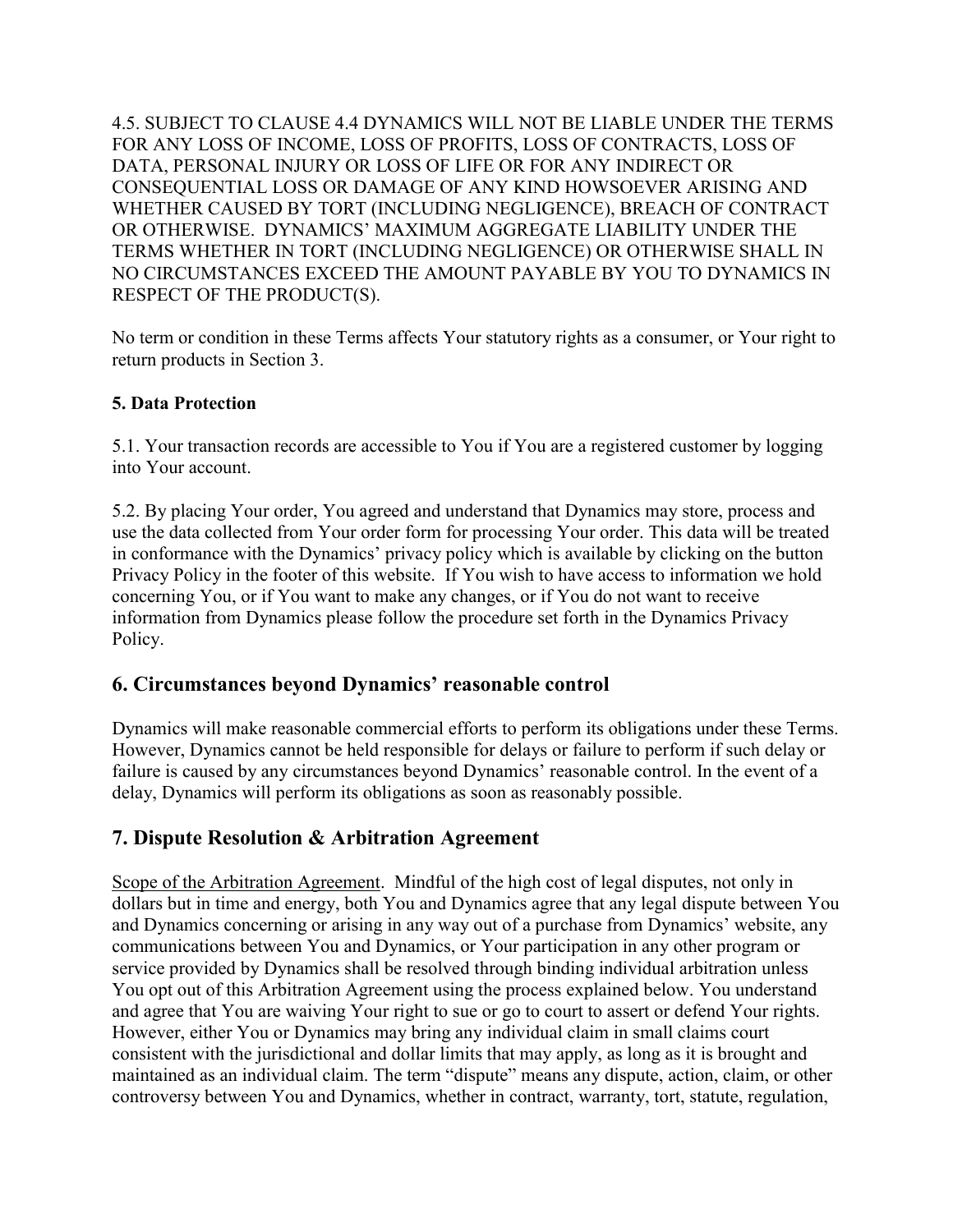ordinance, or any other legal or equitable basis. "Dispute" will be given the broadest possible meaning allowable under law.

Informal Dispute Resolution. Either party asserting a dispute shall first try in good faith to resolve it by providing written notice as specified below to the other party describing the facts and circumstances (including any relevant documentation) and allowing the receiving party 30 days in which to respond. Notice shall be made by first class or registered mail to Dynamics at Dynamics Inc., 493 Nixon Road, Cheswick, Pennsylvania 15024, ATTN: General Counsel. Both You and Dynamics agree that this dispute resolution procedure is a condition precedent which must be satisfied before initiating any arbitration against the other party.

Right to Opt Out of this Arbitration Agreement. You may opt out of this Arbitration Agreement within the first 30 days after the earliest of the first time You (a) make a purchase from our website; or (b) sign up for any program or service provided by Dynamics. You may also opt out of this Arbitration Agreement within 30 days after we notify You regarding a material change to this Arbitration Agreement. You may opt out by sending a letter to Dynamics Inc., 493 Nixon Road, Cheswick, Pennsylvania 15024, ATTN: General Counsel. You should include Your printed name, mailing address, and the words "Reject Arbitration."

How Arbitration Works. Either party may initiate arbitration, which shall be conducted by the American Arbitration Association ("AAA") pursuant to its Consumer Arbitration Rules ("AAA Rules"), as modified by this Arbitration Agreement. The AAA Rules are available on the AAA's website www.adr.org, or by calling the AAA at (800) 778-7879. In the event the AAA is unavailable or unwilling to hear the dispute, the parties shall agree to, or the court shall select, another arbitration provider. Unless You and Dynamics agree otherwise, any arbitration hearing shall take place in the county of Your residence (as determined by Your billing address on file with Dynamics). If You live outside the United States, any arbitration will take place in Allgheny County, Pennsylvania. Dynamics will pay all filing, administrative, arbitrator and hearing costs and waives any rights it may have to recover an award of attorneys' fees and expenses against You.

Waiver of Right to Bring Class Action and Representative Claims. All arbitrations shall proceed on an individual basis. The arbitrator is empowered to resolve the dispute with the same remedies available in court, however, any relief must be individualized to You and shall not affect any other customer. You and Dynamics also agree that each may bring claims against the other in arbitration only in Your or their respective individual capacities and in so doing You and Dynamics hereby waive the right to a trial by jury, to assert or participate in any class action lawsuit or class action arbitration, any private attorney general lawsuit or private attorney general arbitration, and any joint or consolidated lawsuit or joint or consolidated arbitration of any kind. If a court decides that the limitations of this paragraph are deemed invalid or unenforceable, any putative class, private attorney general, or representative action must be brought in a court of proper jurisdiction and not in arbitration.

Governing Law and Other Terms. This Arbitration Agreement shall be governed by, and interpreted, construed, and enforced in accordance with, the Federal Arbitration Act and other applicable federal law. To the extent state law applies to any aspect of this Arbitration